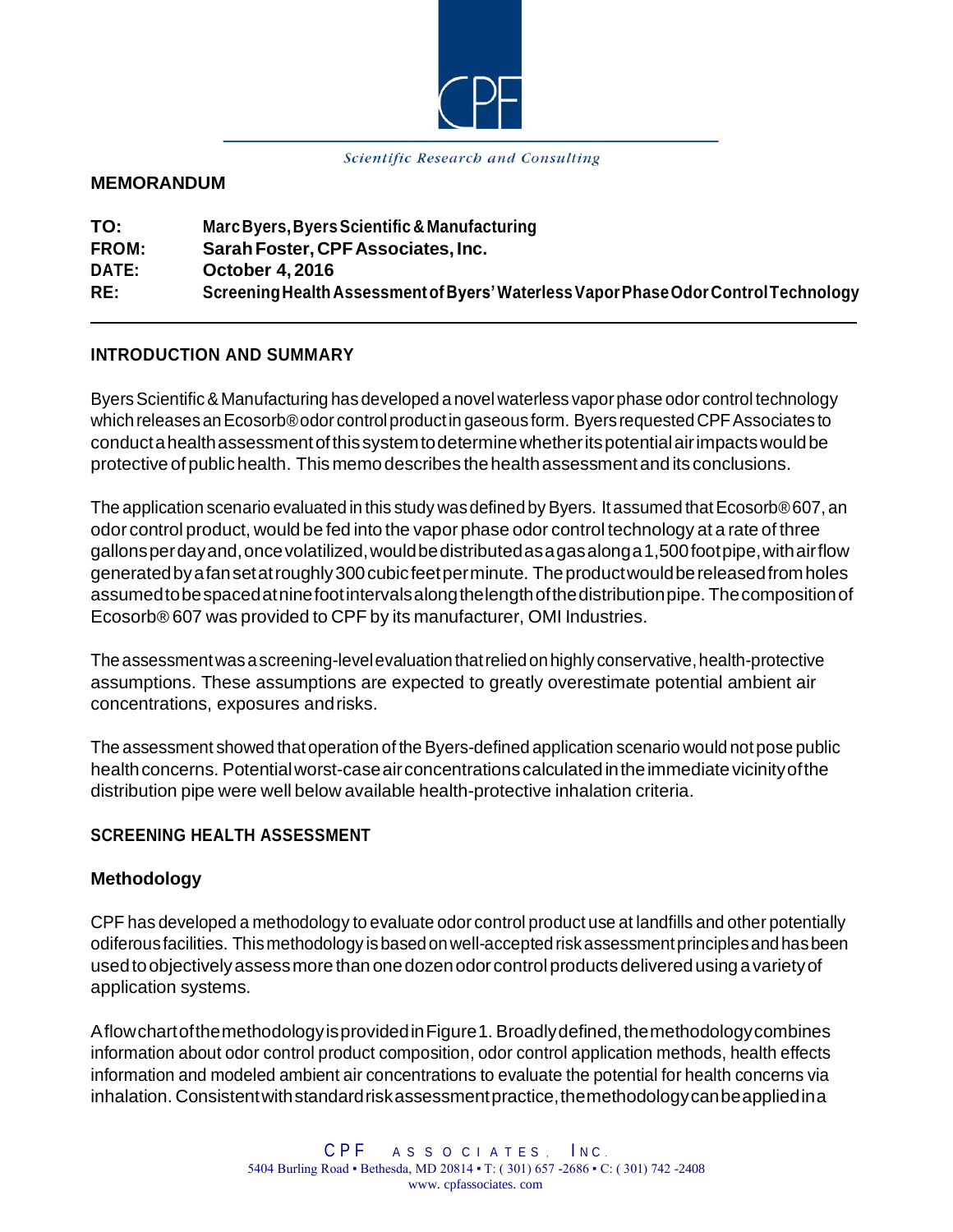

stepwise fashion of increasing refinement, as warranted. The initial screening-level evaluation employs highly conservative, health-protective assumptions expected to greatly overestimate potentialairconcentrations,exposuresandpotentialrisks. Ifthescreening-levelevaluation demonstrates a negligible potential for health concerns, then no further assessment is needed. If not, more refined evaluations can be performed to further evaluate an odor control system under more realistic conditions.





## **Assessment of Byers Vapor Phase Odor Control System**

#### *Application Method*

In this assessment, a screening-level evaluation was conducted of an application setup defined by Byers. ItwasassumedthatanEcosorb®odorcontrolproductwouldbefedintothevaporphase odor control technology at a rate of three gallons per day and, once volatilized, would be distributed as a gas along a 1,500 foot pipe, with air flow generated by a fan set at roughly 300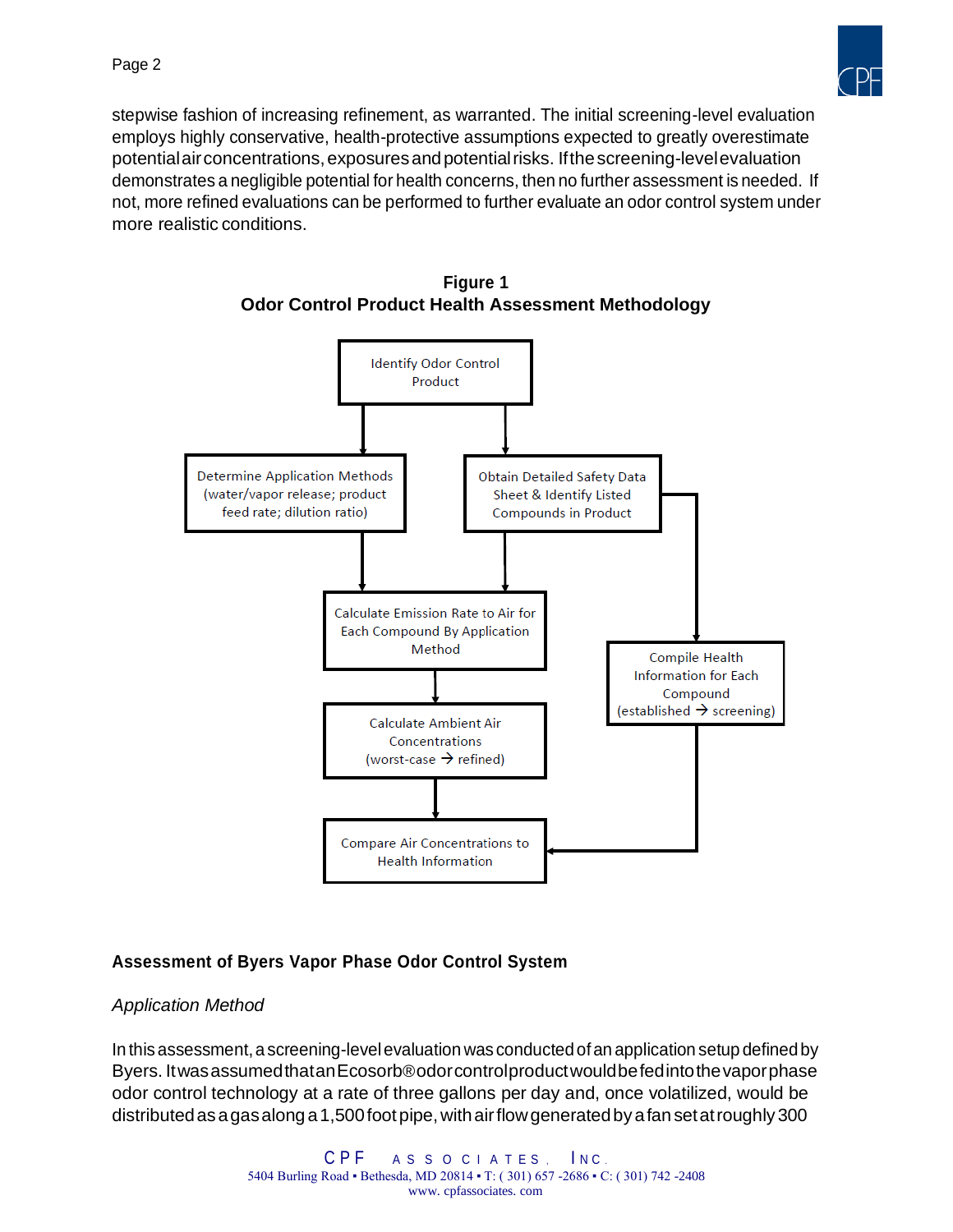

cubicfeetperminute. Theproductwouldbereleasedfrom166holes,eachroughly3/16"in diameter, spaced at nine foot intervals along the entire pipe length.

# *Odor Control Product*

The odor control product evaluated was  $E$ cosorb®607. Its composition was provided to CPF by its manufacturer, OMI Industries[.](#page-2-0)<sup>1</sup> The product is comprised of two polysorbate surfactants and a blend of citrus and pine oils with the remainder being water. Both polysorbate surfactants are widely used in hundredsof industrial, consumer, medicinal and personal care products.

## *Emission Rates into Air*

Emissionratesintoairfortheproductasawholeanditsconstituentswerecalculatedbasedonthe application setup described above and the Ecosorb® 607 composition. The method for calculating emission rates was very conservative, in order to ensure that potential air impacts would be overestimated. First, it was assumed that 100% of the product would be volatilized in the odor control technology and transported down the distribution pipe. Second, each constituent in Ecosorb® 607 was assumed to be present at the maximum percentage provided by OMI. Third, the calculated emission rates from one dozen holes were summed and the resulting cumulative emission rates were then assumed to be released from one hole, rather than dispersed along a roughly 100 foot length of pipe. This assumption will overestimate potential air concentrations very close tothe pipe. The rateofrelease of volatilizedmaterialwasassumedtobeequallydivided among all 166 holes in the distribution pipe.

## *Ambient Air Concentrations*

Potential worst-case air concentrations were calculated in the immediate vicinity of the distribution pipe using a screening-level box model. This type of model calculates air concentrations within an enclosed, fixed volume (i.e., a box) through which air is assumed to flow at a constant rate and emissionsareassumedtobewellmixed. Theresultingairconcentrationswillbeoverestimated, and thus health protective, because the model does not take into account dispersion, atmospheric reactions or settling (deposition) of the emissions. All of these processes, which naturally occur in the outdoor environment, would result in lower concentrations than those modeled.

For this assessment, the box was defined to estimate worst-case potential air concentrations that might occur in the immediate vicinity of the distribution pipe (i.e., within roughly 15 feet). It was assumed to be 15 feet (4.57 m) high by 15 feet (4.57 m) wide, with air flowing through this crosssection at a velocity of 1 mile per hour (0.447 m/sec), representative of a calm wind speed. Air concentrations would be lower if a larger box and higher wind speed were used[.](#page-2-1) $2$ 

<span id="page-2-0"></span><sup>&</sup>lt;sup>1</sup> The percentages of each polysorbate surfactant and the citrus/pine oil blend in Ecosorb® 607 are a proprietary trade secret, however, they were provided to CPF for the purposes of this analysis. In accordance with a Confidentiality Agreement, this composition is not specifically provided in this memo. Additional information such as a Safety Data Sheet may be obtained from OMI Industries.

<span id="page-2-1"></span><sup>&</sup>lt;sup>2</sup> The equation for calculating air concentrations in the simple well-mixed box model is: Ca=(ER\*1,000)/(H\*W\*V), where Ca = Air concentration (mg/m<sup>3</sup>), ER = Emission rate (g/sec), 1,000 = Conversion factor (1,000 mg/g), H = Box height (4.57 m),  $W = Box$  width (4.57 m), and  $V = Air$  velocity through box (0.447 m/sec).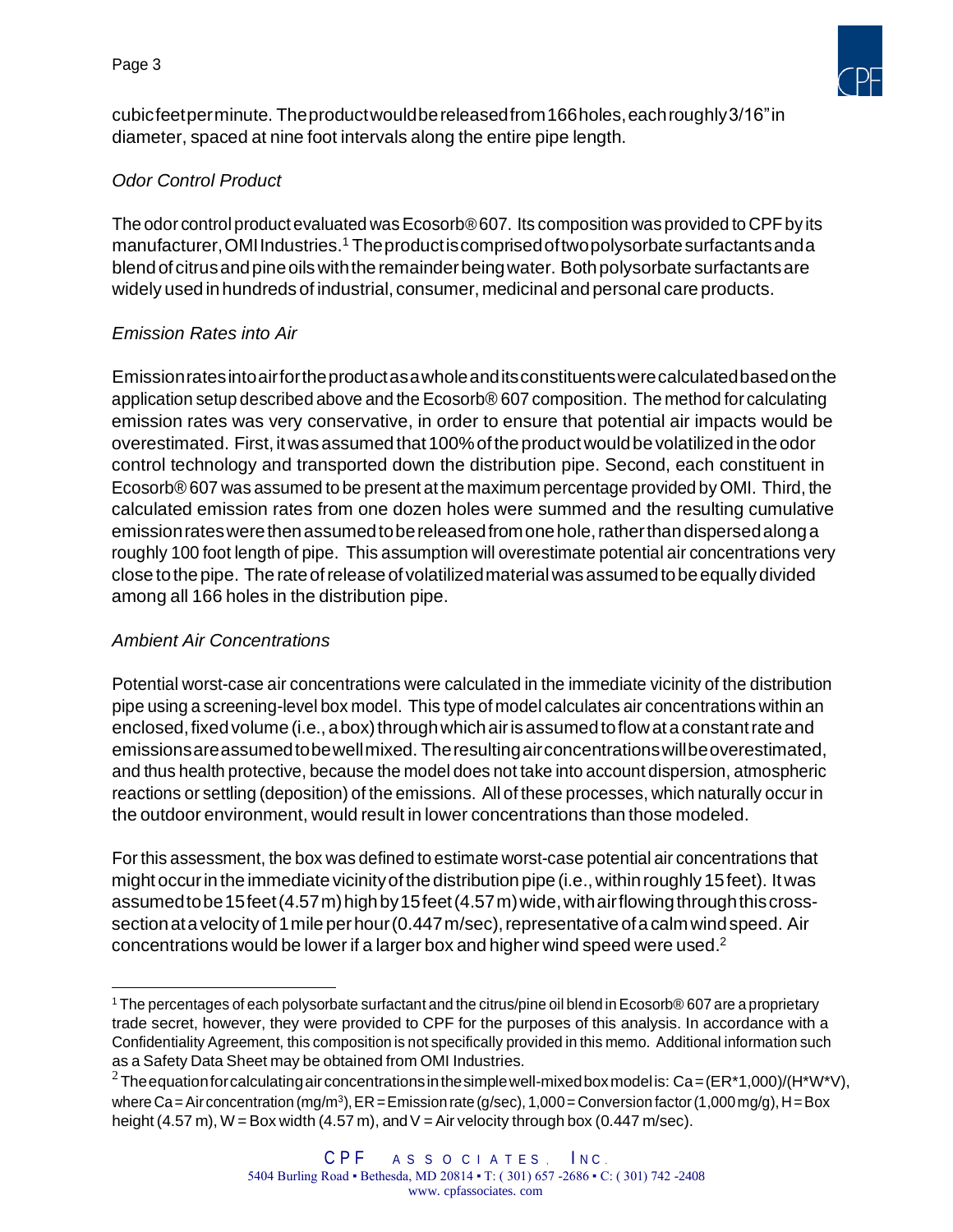

# *Health Criteria for Odor Control Product*

The next step in the assessment involved compilation of available health criteria for the odor control product and its constituents. These criteria reflect concentrations in air (in mg/m<sup>3</sup>) or averagedailyintakes(inmg/kgbodyweight/day)thatareconsideredtobeprotectiveofpublic health. They are developed by regulatory agencies and public health scientists based on scientific information about the toxicity of chemical substances. When these values are derived, safety factors are generally incorporated to ensure that they are protective of human health.

Numerous information sources were searched to identify available health effects criteria.<sup>[3](#page-3-0)</sup> Criteria were able to be identified for all constituents in Ecosorb®607, for the listed constituent itself, for a componentintheconstituentorforastructurallysimilarcompound. Forexample,fortheblendof pineandcitrusoils,dominantcomponentsinorange,lime,lemon,tangerine,grapefruitandpine oilswere identified from published studies, and thenacute short-term inhalation criteria were compiledasavailable foreachofthese. Amongthedominantcomponents, acuteshort-term inhalation criteria were available for limonene,  $\alpha$ -terpineol, and  $\alpha$ - and β-pinene. The lowest among these three criteria (59 mg/m<sup>3</sup>) was selected to evaluate the entire oil blend.

In addition to identifying criteria for constituents in Ecosorb® 607, the results from an acute inhalation toxicity study conducted for Ecosorb® 606 were used to derive an inhalation criterion for the product as a whole. Ecosorb® 607 is very similarto Ecosorb®606, the only difference being that the citrus/pine oilblend is presentata slightly lower level in Ecosorb®606 compared to Ecosorb® 607. The acute inhalation toxicity study examined the occurrence of adverse effects on rats exposed to the product at a high concentration in aerosolized form (2,220 mg/m<sup>3</sup>) for four hours. Observationsofthetestanimalsfor12differenthealth endpoints (rangingfromlacrimation to tremorstodeath)weretabulatedduringtheexposureperiodandfor14daysaftertheexposure ceased. Noadverseeffectswereobservedatthetestedair concentration. Thisnoobserved adverse effect level (NOAEL) was divided by an uncertainty factor of 100 to derive the criterion for this assessment. [4](#page-3-1)

## *Compare Air Concentrations to Health Information*

The potential for a health concern was evaluated by comparing the calculated air concentrations to the health information. If the calculated air concentration for a compound or odor control product is lower than the corresponding inhalation health criterion, adverse public health effects would not be expected to occur under the assumed odor control application scenario. If an air concentration exceedsitscriterion,thisdoesnotmeanthatadverseeffectswilloccuramongthegeneralpublic becauseoftheconservativeassumptionsincludedinboththederivationofthecriterionandthe

<span id="page-3-0"></span><sup>3</sup> Information sources searched included: The US Environmental Protection Agency's (USEPA) Risk-Based Screening Levels (RSLs), USEPA's Acute Exposure Guideline Levels (AEGLs), the American Industrial Hygiene Association's Emergency Response Planning Guidelines (ERPGs), Temporary Emergency Exposure Limits (TEELs) developed by the DOE Office of Emergency Management, California Environmental Protection Agency (CALEPA) Reference ExposureLevels(RELs), the USNational Library of Medicine PubChem databases, European Union and European FoodSafetyAuthorityassessmentsonfoodadditives,SafetyAssessmentspreparedbyCosmeticIngredientReview Expert Panels, and Japan Food Safety Commission reports on food additives.

<span id="page-3-1"></span><sup>&</sup>lt;sup>4</sup> Consistent with screening-level methods for deriving reference air concentrations, the uncertainty factor of 100 incorporated one factor of 10 for animal to human extrapolation and another factor of 10 for human variability.